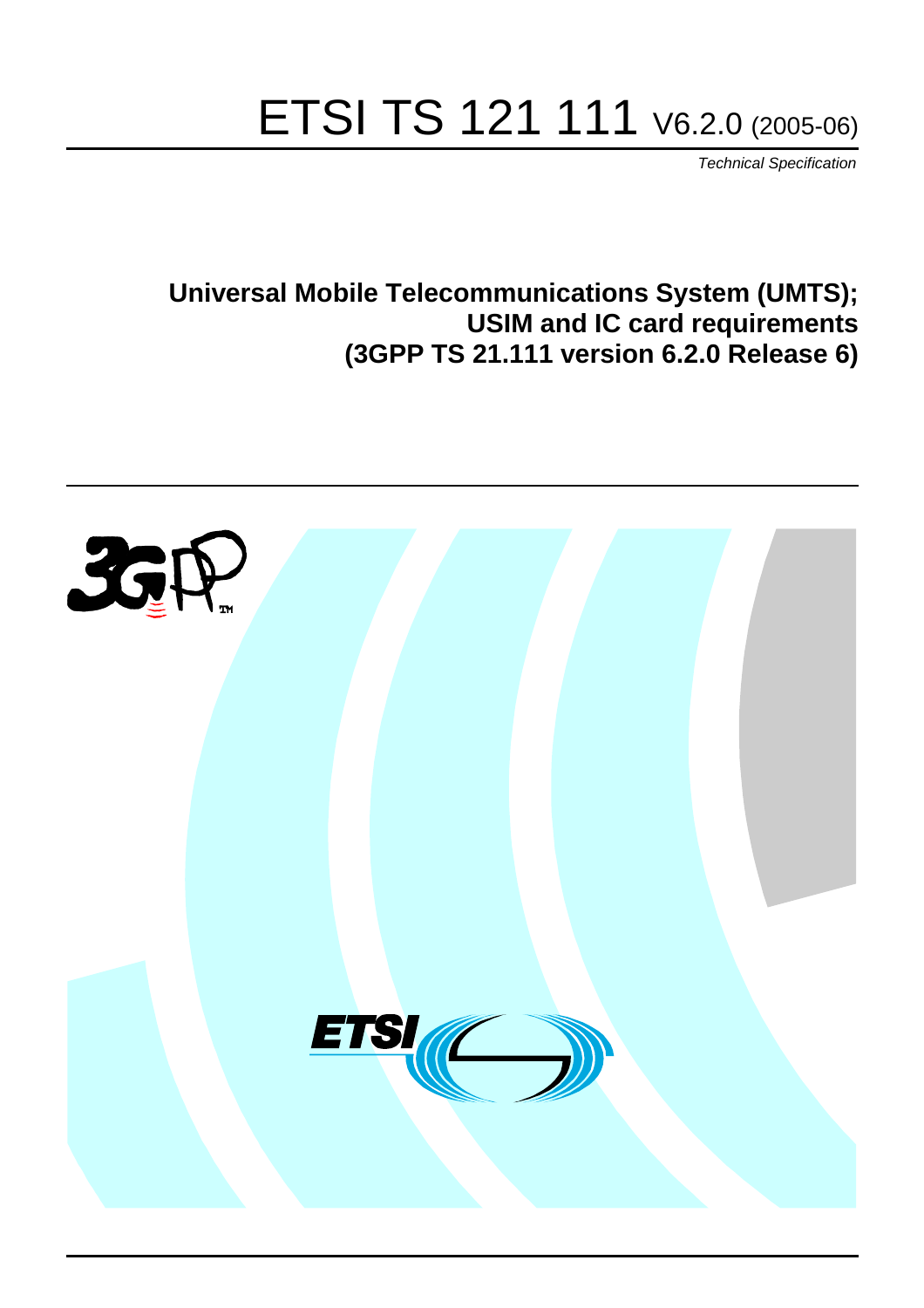Reference RTS/TSGC-0621111v620

> Keywords UMTS

#### **ETSI**

#### 650 Route des Lucioles F-06921 Sophia Antipolis Cedex - FRANCE

Tel.: +33 4 92 94 42 00 Fax: +33 4 93 65 47 16

Siret N° 348 623 562 00017 - NAF 742 C Association à but non lucratif enregistrée à la Sous-Préfecture de Grasse (06) N° 7803/88

#### **Important notice**

Individual copies of the present document can be downloaded from: [http://www.etsi.org](http://www.etsi.org/)

The present document may be made available in more than one electronic version or in print. In any case of existing or perceived difference in contents between such versions, the reference version is the Portable Document Format (PDF). In case of dispute, the reference shall be the printing on ETSI printers of the PDF version kept on a specific network drive within ETSI Secretariat.

Users of the present document should be aware that the document may be subject to revision or change of status. Information on the current status of this and other ETSI documents is available at <http://portal.etsi.org/tb/status/status.asp>

If you find errors in the present document, please send your comment to one of the following services: [http://portal.etsi.org/chaircor/ETSI\\_support.asp](http://portal.etsi.org/chaircor/ETSI_support.asp)

#### **Copyright Notification**

No part may be reproduced except as authorized by written permission. The copyright and the foregoing restriction extend to reproduction in all media.

> © European Telecommunications Standards Institute 2005. All rights reserved.

**DECT**TM, **PLUGTESTS**TM and **UMTS**TM are Trade Marks of ETSI registered for the benefit of its Members. **TIPHON**TM and the **TIPHON logo** are Trade Marks currently being registered by ETSI for the benefit of its Members. **3GPP**TM is a Trade Mark of ETSI registered for the benefit of its Members and of the 3GPP Organizational Partners.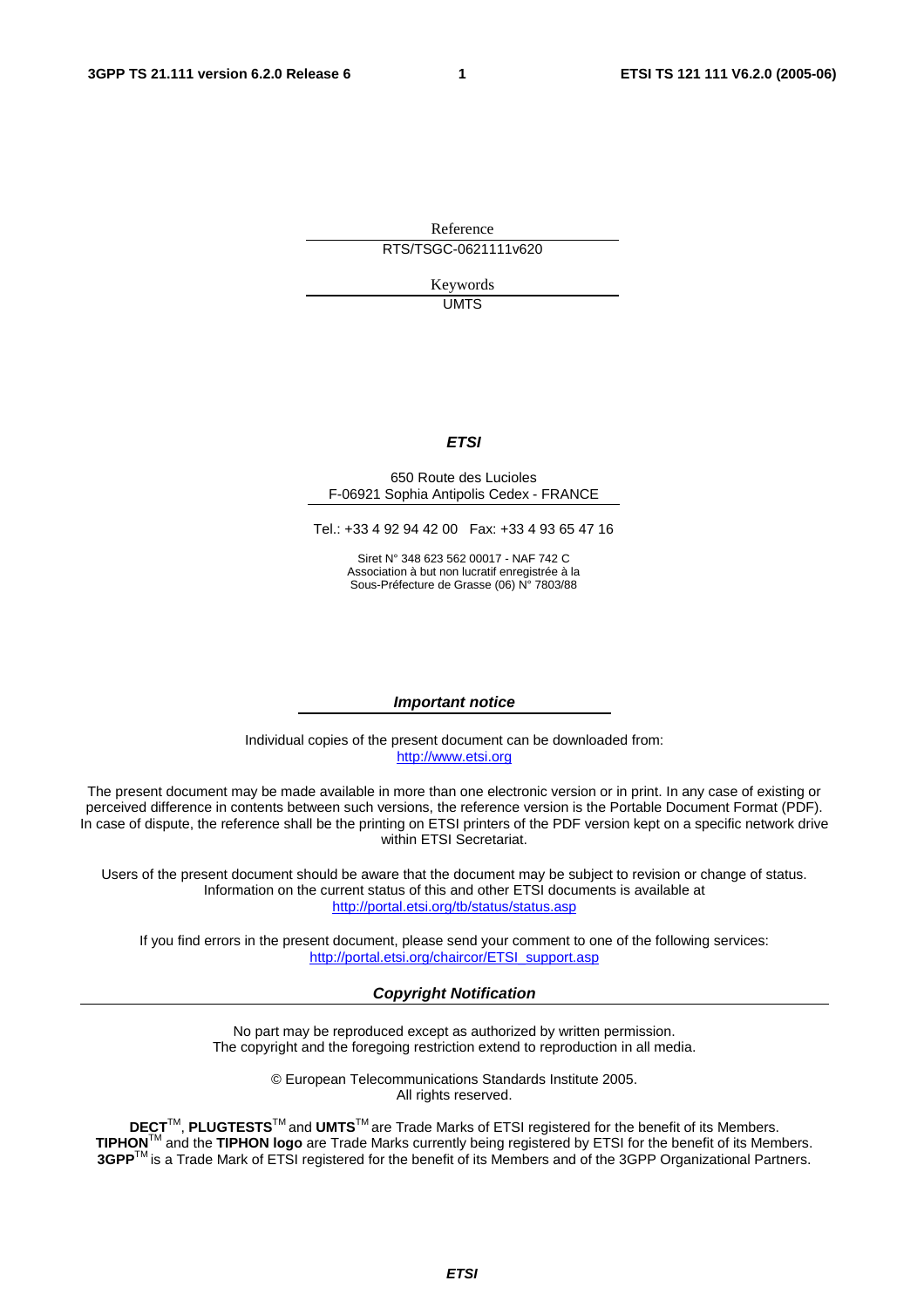## Intellectual Property Rights

IPRs essential or potentially essential to the present document may have been declared to ETSI. The information pertaining to these essential IPRs, if any, is publicly available for **ETSI members and non-members**, and can be found in ETSI SR 000 314: *"Intellectual Property Rights (IPRs); Essential, or potentially Essential, IPRs notified to ETSI in respect of ETSI standards"*, which is available from the ETSI Secretariat. Latest updates are available on the ETSI Web server ([http://webapp.etsi.org/IPR/home.asp\)](http://webapp.etsi.org/IPR/home.asp).

Pursuant to the ETSI IPR Policy, no investigation, including IPR searches, has been carried out by ETSI. No guarantee can be given as to the existence of other IPRs not referenced in ETSI SR 000 314 (or the updates on the ETSI Web server) which are, or may be, or may become, essential to the present document.

### Foreword

This Technical Specification (TS) has been produced by ETSI 3rd Generation Partnership Project (3GPP).

The present document may refer to technical specifications or reports using their 3GPP identities, UMTS identities or GSM identities. These should be interpreted as being references to the corresponding ETSI deliverables.

The cross reference between GSM, UMTS, 3GPP and ETSI identities can be found under <http://webapp.etsi.org/key/queryform.asp>.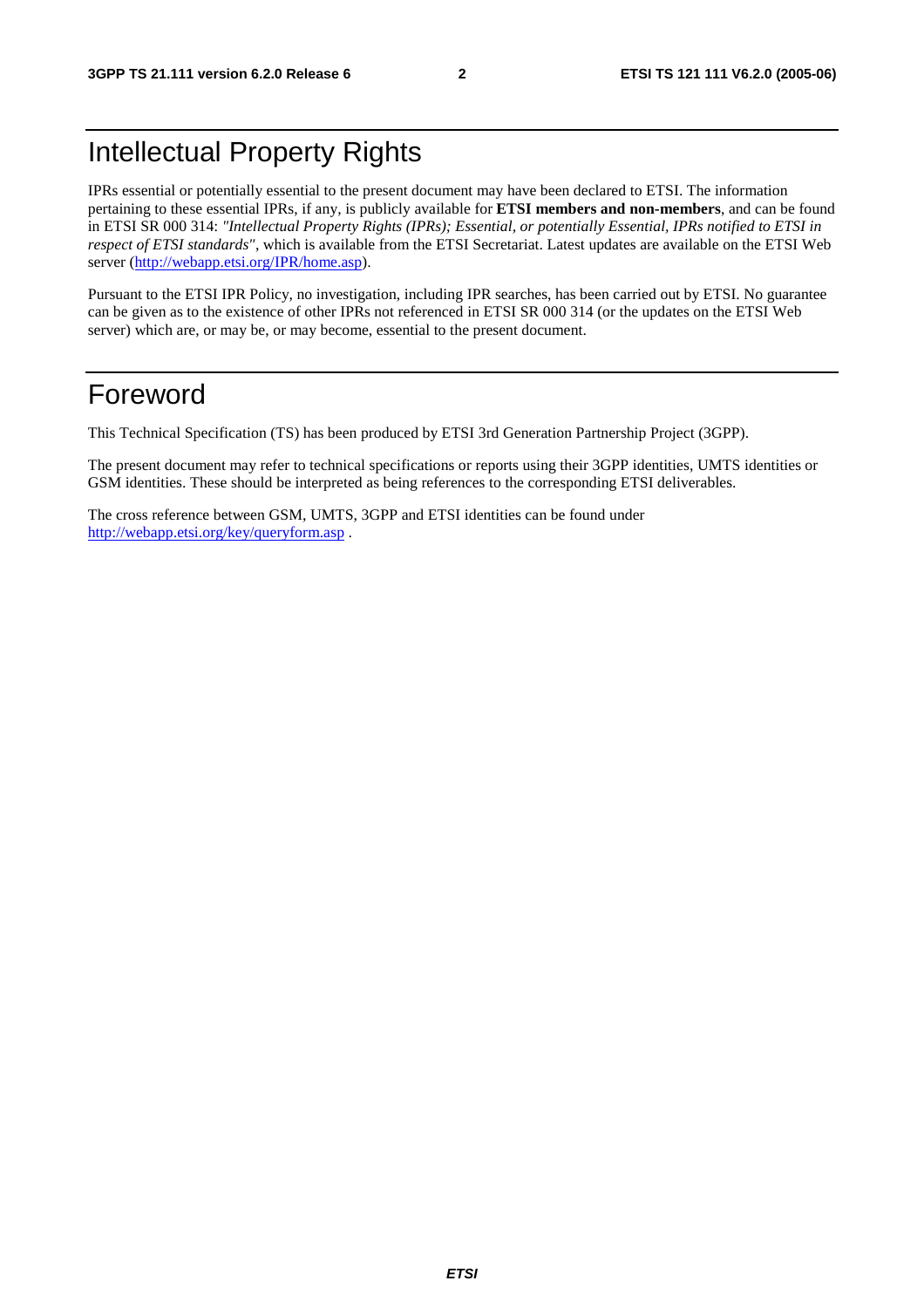$\mathbf{3}$ 

# Contents

| 1<br>2<br>2.1<br>2.2<br>3<br>3.1<br>3.2<br>3.3<br>4<br>5<br>5.1<br>5.2<br>5.3<br>5.4<br>5.5<br>5.6<br>5.7<br>6<br>6.1<br>6.2<br>7<br>7.1<br>7.2<br>7.3<br>7.4<br>7.5<br>8<br>8.1<br>8.2<br>9<br>9.1<br>10<br>10.1<br>10.2<br>10.2.1<br>10.2.2<br>10.2.3<br>10.2.4<br>10.2.5<br>10.2.6<br>10.2.7<br>10.3<br>11<br>11.1<br>11.2<br><b>Annex A (Informative):</b> |  |  |  |  |  |  |
|----------------------------------------------------------------------------------------------------------------------------------------------------------------------------------------------------------------------------------------------------------------------------------------------------------------------------------------------------------------|--|--|--|--|--|--|
|                                                                                                                                                                                                                                                                                                                                                                |  |  |  |  |  |  |
|                                                                                                                                                                                                                                                                                                                                                                |  |  |  |  |  |  |
|                                                                                                                                                                                                                                                                                                                                                                |  |  |  |  |  |  |
|                                                                                                                                                                                                                                                                                                                                                                |  |  |  |  |  |  |
|                                                                                                                                                                                                                                                                                                                                                                |  |  |  |  |  |  |
|                                                                                                                                                                                                                                                                                                                                                                |  |  |  |  |  |  |
|                                                                                                                                                                                                                                                                                                                                                                |  |  |  |  |  |  |
|                                                                                                                                                                                                                                                                                                                                                                |  |  |  |  |  |  |
|                                                                                                                                                                                                                                                                                                                                                                |  |  |  |  |  |  |
|                                                                                                                                                                                                                                                                                                                                                                |  |  |  |  |  |  |
|                                                                                                                                                                                                                                                                                                                                                                |  |  |  |  |  |  |
|                                                                                                                                                                                                                                                                                                                                                                |  |  |  |  |  |  |
|                                                                                                                                                                                                                                                                                                                                                                |  |  |  |  |  |  |
|                                                                                                                                                                                                                                                                                                                                                                |  |  |  |  |  |  |
|                                                                                                                                                                                                                                                                                                                                                                |  |  |  |  |  |  |
|                                                                                                                                                                                                                                                                                                                                                                |  |  |  |  |  |  |
|                                                                                                                                                                                                                                                                                                                                                                |  |  |  |  |  |  |
|                                                                                                                                                                                                                                                                                                                                                                |  |  |  |  |  |  |
|                                                                                                                                                                                                                                                                                                                                                                |  |  |  |  |  |  |
|                                                                                                                                                                                                                                                                                                                                                                |  |  |  |  |  |  |
|                                                                                                                                                                                                                                                                                                                                                                |  |  |  |  |  |  |
|                                                                                                                                                                                                                                                                                                                                                                |  |  |  |  |  |  |
|                                                                                                                                                                                                                                                                                                                                                                |  |  |  |  |  |  |
|                                                                                                                                                                                                                                                                                                                                                                |  |  |  |  |  |  |
|                                                                                                                                                                                                                                                                                                                                                                |  |  |  |  |  |  |
|                                                                                                                                                                                                                                                                                                                                                                |  |  |  |  |  |  |
|                                                                                                                                                                                                                                                                                                                                                                |  |  |  |  |  |  |
|                                                                                                                                                                                                                                                                                                                                                                |  |  |  |  |  |  |
|                                                                                                                                                                                                                                                                                                                                                                |  |  |  |  |  |  |
|                                                                                                                                                                                                                                                                                                                                                                |  |  |  |  |  |  |
|                                                                                                                                                                                                                                                                                                                                                                |  |  |  |  |  |  |
|                                                                                                                                                                                                                                                                                                                                                                |  |  |  |  |  |  |
|                                                                                                                                                                                                                                                                                                                                                                |  |  |  |  |  |  |
|                                                                                                                                                                                                                                                                                                                                                                |  |  |  |  |  |  |
|                                                                                                                                                                                                                                                                                                                                                                |  |  |  |  |  |  |
|                                                                                                                                                                                                                                                                                                                                                                |  |  |  |  |  |  |
|                                                                                                                                                                                                                                                                                                                                                                |  |  |  |  |  |  |
|                                                                                                                                                                                                                                                                                                                                                                |  |  |  |  |  |  |
|                                                                                                                                                                                                                                                                                                                                                                |  |  |  |  |  |  |
|                                                                                                                                                                                                                                                                                                                                                                |  |  |  |  |  |  |
|                                                                                                                                                                                                                                                                                                                                                                |  |  |  |  |  |  |
|                                                                                                                                                                                                                                                                                                                                                                |  |  |  |  |  |  |
|                                                                                                                                                                                                                                                                                                                                                                |  |  |  |  |  |  |
|                                                                                                                                                                                                                                                                                                                                                                |  |  |  |  |  |  |
|                                                                                                                                                                                                                                                                                                                                                                |  |  |  |  |  |  |
|                                                                                                                                                                                                                                                                                                                                                                |  |  |  |  |  |  |
|                                                                                                                                                                                                                                                                                                                                                                |  |  |  |  |  |  |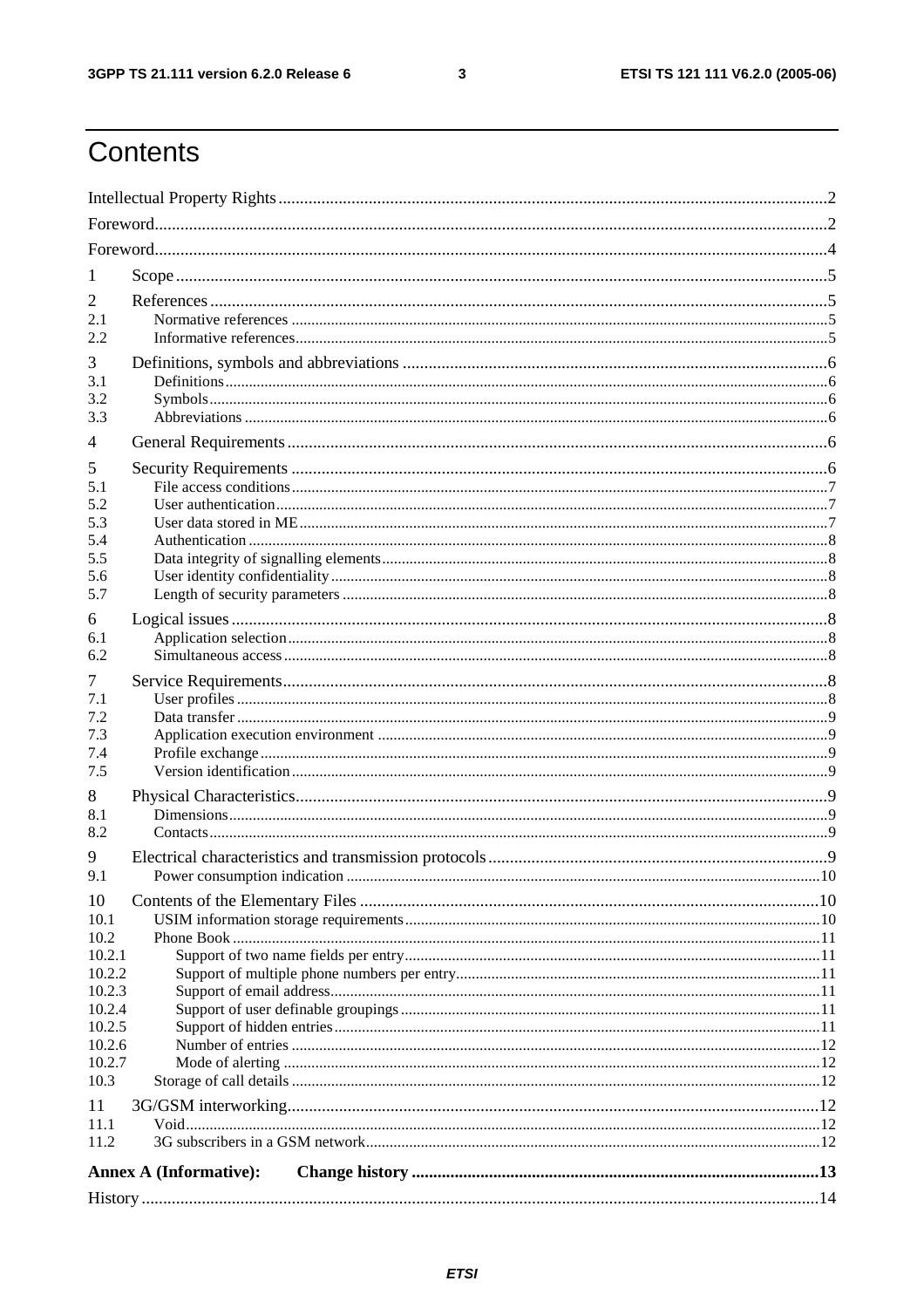### Foreword

This Technical Specification has been produced by the 3GPP.

The contents of the present document are subject to continuing work within the TSG and may change following formal TSG approval. Should the TSG modify the contents of this TS, it will be re-released by the TSG with an identifying change of release date and an increase in version number as follows:

Version x.y.z

where:

- x the first digit:
	- 1 presented to TSG for information;
	- 2 presented to TSG for approval;
	- $\geq$ 3 Indicates TSG approved document under change control.
- y the second digit is incremented for all changes of substance, i.e. technical enhancements, corrections, updates, etc.
- z the third digit is incremented when editorial only changes have been incorporated in the document.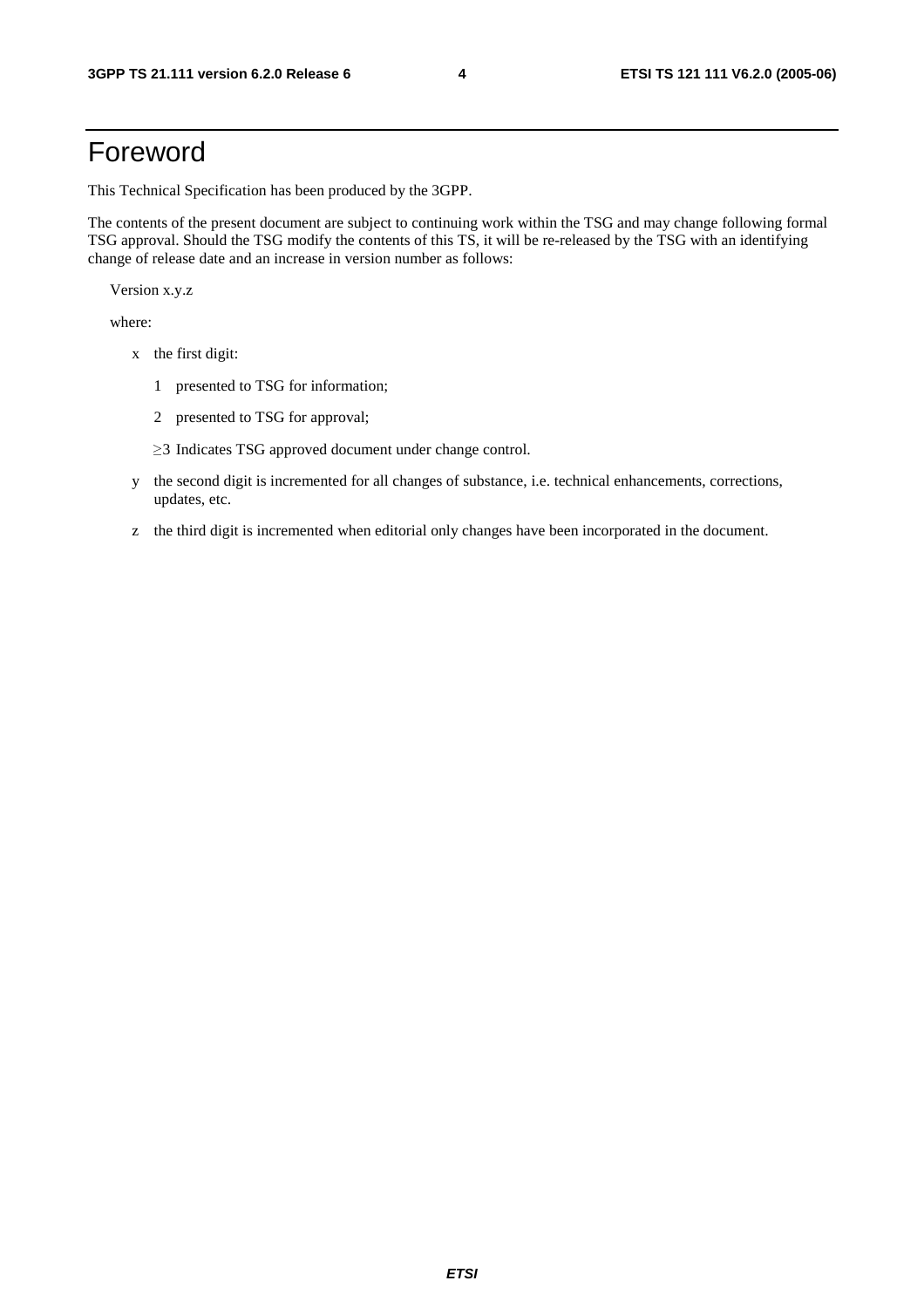### 1 Scope

This document defines the requirements of the USIM (Universal Subscriber Identity Module) and the IC card for 3G (UICC). These are derived from the service and security requirements defined in 3G TS 22.100 [1] and 3G TS 22.101 [2]. The USIM is a 3G application on an IC card. It inter-operates with a 3G terminal and provides access to 3G services. This document is intended to serve as a basis for the detailed specification of the USIM and the UICC, and the interface to the 3G terminal.

### 2 References

#### 2.1 Normative references

The following documents contain provisions which, through reference in this text, constitute provisions of the present document.

- References are either specific (identified by date of publication, edition number, version number, etc.) or non-specific.
- For a specific reference, subsequent revisions do not apply.
- For a non-specific reference, the latest version applies.
- [1] 3GPP TS 22.100: "UMTS phase 1 Release 99".
- [2] 3GPP TS 22.101: "Service principles".
- [3] 3GPP TS 31.101: "UICC-Terminal Interface; Physical and Logical Characteristics".
- [4] Void
- [5] 3GPP TS 31.110: "Numbering system for telecommunication IC card applications".
- [6] 3GPP TS 31.111: "USIM Application Toolkit (USAT)".
- [7] 3GPP TS 33.102: "3G Security: Security Architecture".
- [8] 3GPP TS 11.11: "Specification of the Subscriber Identity Module Mobile Equipment (SIM ME) interface".
- [9] 3GPP TS 11.12: "Specification of the 3 Volt Subscriber Identity Module Mobile Equipment (SIM - ME) interface".
- [10] 3GPP TS 11.18: "Specification of the 1.8 Volt Subscriber Identity Module Mobile Equipment (SIM - ME) interface".
- [11] ISO/IEC 7816-3 (1997): "Identification cards Integrated circuit(s) cards with contacts, Part 3: Electronic signals and transmission protocols".
- [12] ISO/IEC 7816-4 : "Identification cards Integrated circuit cards, Part 4: Organization, security and commands for interchange".

#### 2.2 Informative references

- [20] 3GPP TS 02.48: " Security Mechanisms for the SIM application toolkit; Stage 1".
- [21] 3GPP TS 03.48: "Security Mechanisms for the SIM application toolkit; Stage 2".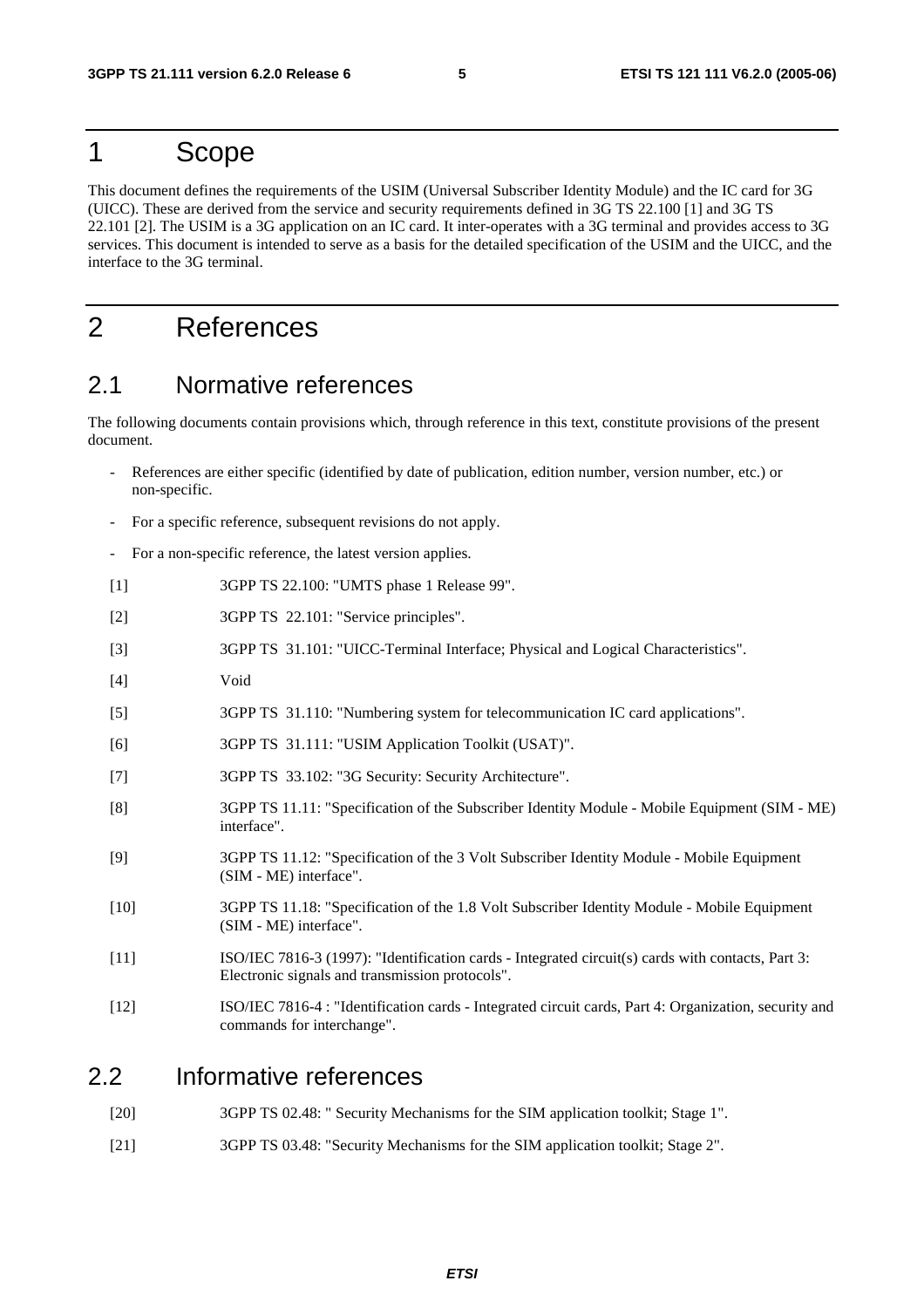### 3 Definitions, symbols and abbreviations

#### 3.1 Definitions

For the purposes of the present document, the following definitions apply:

| UICC | A removable IC card containing a USIM. |
|------|----------------------------------------|
|------|----------------------------------------|

USIM A 3G application on an IC card.

#### 3.2 Symbols

Vpp Programming voltage

#### 3.3 Abbreviations

For the purposes of the present document, the following abbreviations apply:

| <b>ADN</b>  | <b>Abbreviated Dialling Number</b>              |
|-------------|-------------------------------------------------|
| <b>ATR</b>  | Answer To Reset                                 |
| DF          | Dedicated File                                  |
| EF          | Elementary File                                 |
| <b>FFS</b>  | For Further Study                               |
| <b>ICC</b>  | <b>Integrated Circuit Card</b>                  |
| IK          | Integrity Key                                   |
| <b>IMSI</b> | <b>International Mobile Subscriber Identity</b> |
| ME          | Mobile Equipment                                |
| MF          | Master File                                     |
| <b>PIN</b>  | Personal Identification Number                  |
| <b>PPS</b>  | Protocol and Parameter Selection                |
| <b>SIM</b>  | <b>Subscriber Identity Module</b>               |
| UІА         | 3G Integrity Algorithm                          |
| USIM        | Universal Subscriber Identity Module            |
|             |                                                 |

# 4 General Requirements

The UICC shall be a removable module containing a USIM. The USIM shall contain an identity which unambiguously identifies a subscriber.

For access to 3G services, a UICC containing a valid USIM shall be present at all times, other than for emergency calls.

The specifications shall support the security requirements as defined in 33.102 [7].

The USIM shall provide storage for subscription and subscriber related information.

The UICC/USIM may also contain applications which use the features defined in the USIM Application Toolkit specification 3G TS 31.111 [6].

# 5 Security Requirements

The USIM shall be used to provide security features. If the UICC is removed from the 3G terminal, the service shall be terminated immediately. The functions of the USIM include authenticating itself to the network and vice versa, authenticating the user and providing additional security functions as defined in 3G TS 33.102 [7].

The USIM shall be unambiguously identified, also in the case of pre-paid subscriptions.

Means shall be provided to prevent fraudulent use of stolen IC Cards.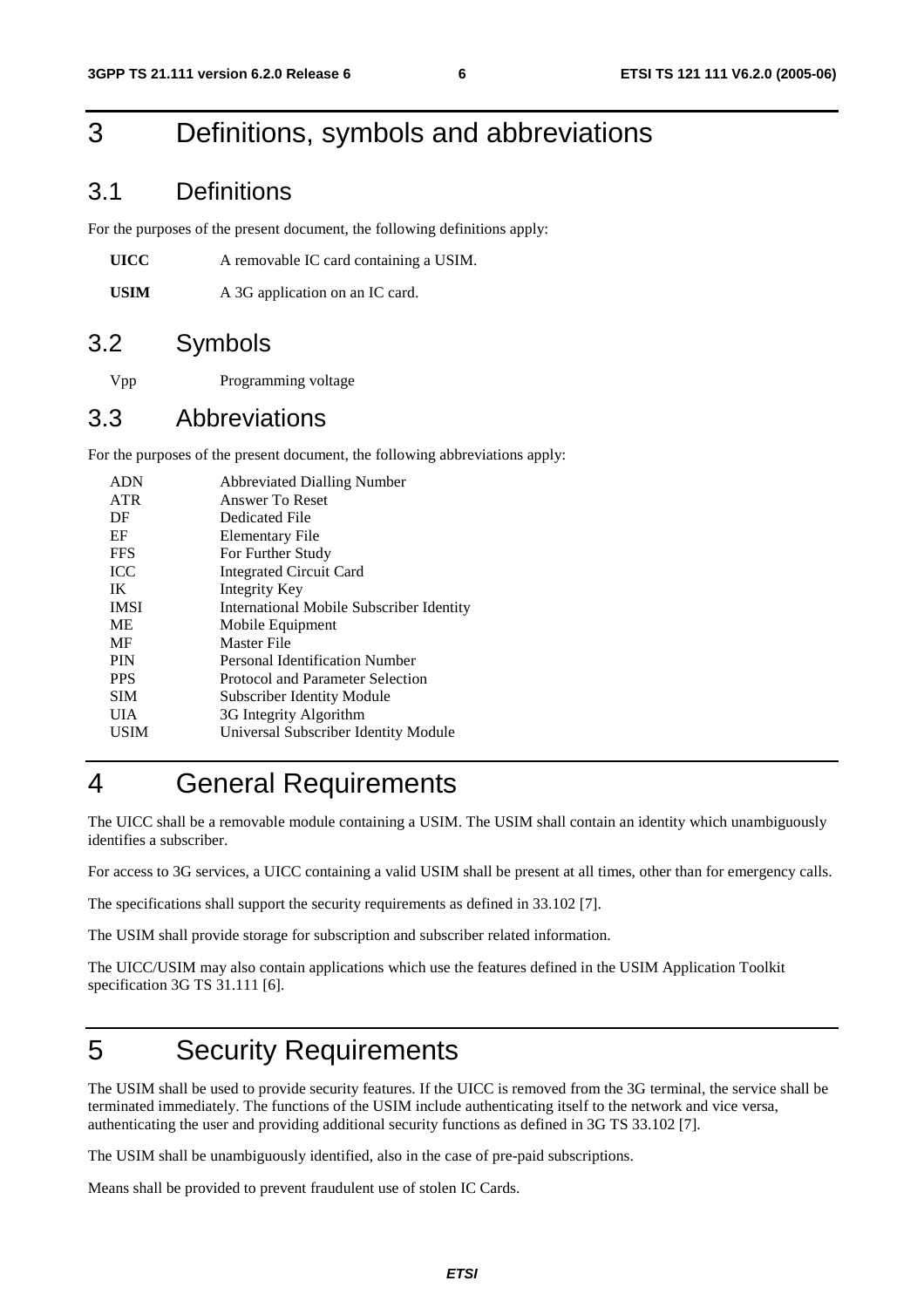It shall not be possible to access data intended for USIM internal use, e.g. authentication keys.

Further details of the following requirements are given in 33.102 [7].

#### 5.1 File access conditions

Actions, such as READ, UPDATE on UICC data shall be controlled by access conditions. These shall be satisfied prior to the action being performed.

Since a UICC may contain multiple (3G and non-3G) applications, a flexible method of controlling file access shall be provided.

#### 5.2 User authentication

The USIM shall support means to authenticate the user, to provide, for example, protection against the use of stolen cards. For the USIM, authentication shall be performed by the verification of a numeric PIN of four (4) to eight (8) decimal digits.

A function to disable user authentication may exist which may be inhibited by the application provider, in which case the user shall always use the PIN. Otherwise, the user may decide whether or not to make use of the user authentication function. If disabled, the user authentication function remains disabled until the user specifically re-enables it.

Following correct PIN presentation, the ME may perform functions and actions on USIM data, which are protected by the relevant access condition.

If an incorrect PIN is entered, an indication shall be given to the user. After three (3) consecutive incorrect entries the relevant PIN is blocked, i.e. functions and actions on data protected by the access condition shall no longer be possible, even if between attempts the UICC has been removed, the USIM has been deselected or the ME has been switched off. Once a PIN is blocked, further PIN verifications shall be denied.

The USIM shall support a mechanism for unblocking a blocked PIN. Unblocking of a PIN is performed by using the relevant PIN Unblocking Key.

PINs, but not Unblock PINS, shall be changeable by the user following correct entry of either the current PIN or Unblock PIN.

The Unblock PIN shall consist of eight (8) decimal digits and shall not be changeable by the user. If an incorrect Unblock PIN is presented, an indication shall be given to the user. After ten (10) consecutive incorrect entries, the Unblock PIN shall be blocked, even if between attempts the UICC has been removed, the USIM has been deselected or the ME has been switched off. Unblocking of a blocked PIN shall not be possible.

It shall not be possible to read PINs or Unblock PINs.

#### 5.3 User data stored in ME

Subject to the exception below, all user related information transferred into the ME during network operations shall be deleted from the ME after removal of the UICC, deselection of the USIM, deactivation of the ME, or following an electrical reset of the UICC. [This includes any data that was transferred to the ME by USIM Application Toolkit commands. FFS]

User related security codes such as PIN and Unblock PIN may only be stored by the ME during the procedures involving such a code and shall be discarded by the ME immediately after completion of the procedure.

Optionally, an ME may retain some less security-sensitive data at UICC removal, USIM deselection or ME switch-off. Such data are SMS, ADN/SSC, FDN/SSC, LND. These data, when stored in the ME, shall only be readable/retrievable if the same USIM is reactivated (as determined by the IMSI). If the IMSI is retained in the ME for this purpose, it shall be stored securely and shall not be able to be read out.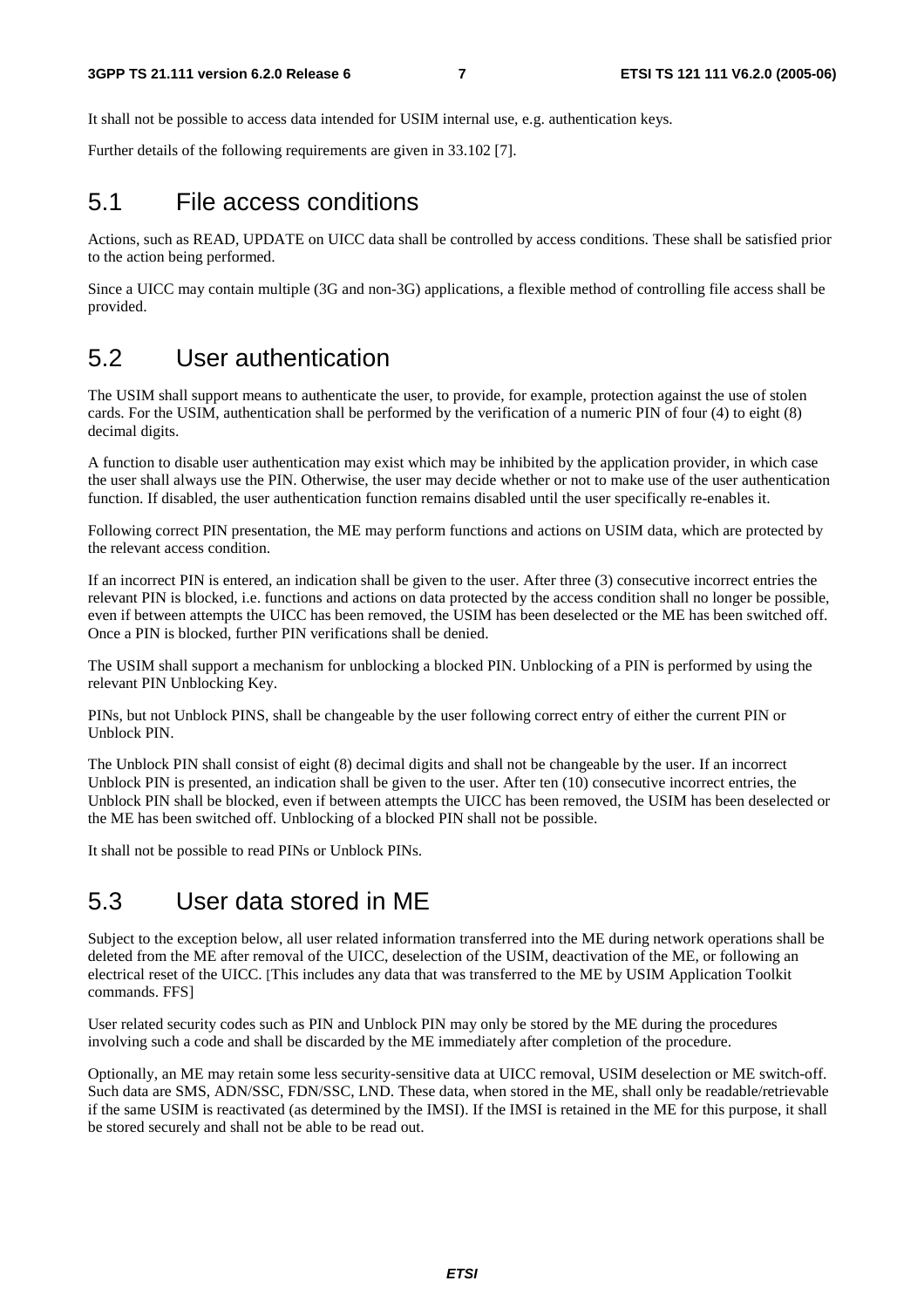#### 5.4 Authentication

A means shall be specified to mutually authenticate the USIM and the network by showing knowledge of a secret key K which is shared between and available only to the USIM and in the user's Home Environment. The method is composed of a challenge/response and key establishment protocol combined with a sequence number-based one-pass protocol for network authentication.

### 5.5 Data integrity of signalling elements

Some signalling information elements are considered sensitive and must be integrity protected. An integrity function shall be applied on certain signalling information elements transmitted between the ME and the network.

The 3GPP Integrity Algorithm (UIA) is used with an Integrity Key (IK) to compute a message authentication code for a given message. The setting of IK is triggered by the authentication procedure. IK shall be stored on the USIM.

#### 5.6 User identity confidentiality

A mechanism shall be specified to provide user identity confidentiality by means of a temporary identity.

#### 5.7 Length of security parameters

In order to allow for enhancements of the security level in 3G, the following requirements shall be covered:

- all security-related parameters for 3G shall be accompanied by a length indicator;
- the USIM shall support variable-length security parameters.

If the USIM supports the GSM security mechanisms in addition to 3G security, fixed length security parameters according to GSM 11.11 [8] shall be supported in addition.

### 6 Logical issues

### 6.1 Application selection

In a multiapplication environment, a flexible application selection method is required. The application identifier defined in ISO/IEC 7816-4 [12] and 3G TS 31.110 [5] should be used for application selection. Direct application selection, including selection by partial DF name and the  $EF_{\text{DIR}}$  concept of ISO/IEC 7816-4 [12] shall be followed. In particular, a mechanism for the ME and the UICC shall be specified in order to allow the user, when the ME is in idle mode, to select and activate one amongst those which are available and supported by the ME (this will permit the user to choose, for instance, between 2 different USIM applications). At switch on, the last active USIM shall be automatically selected. The last active USIM shall be stored on the UICC. By default if there is no last active USIM defined in the UICC, the user shall be able to select the active USIM amongst those available on the UICC.

#### 6.2 Simultaneous access

A mechanism shall be specified for simultaneous access to several files or applications.

### 7 Service Requirements

#### 7.1 User profiles

Each USIM shall contain at least one user profile [FFS].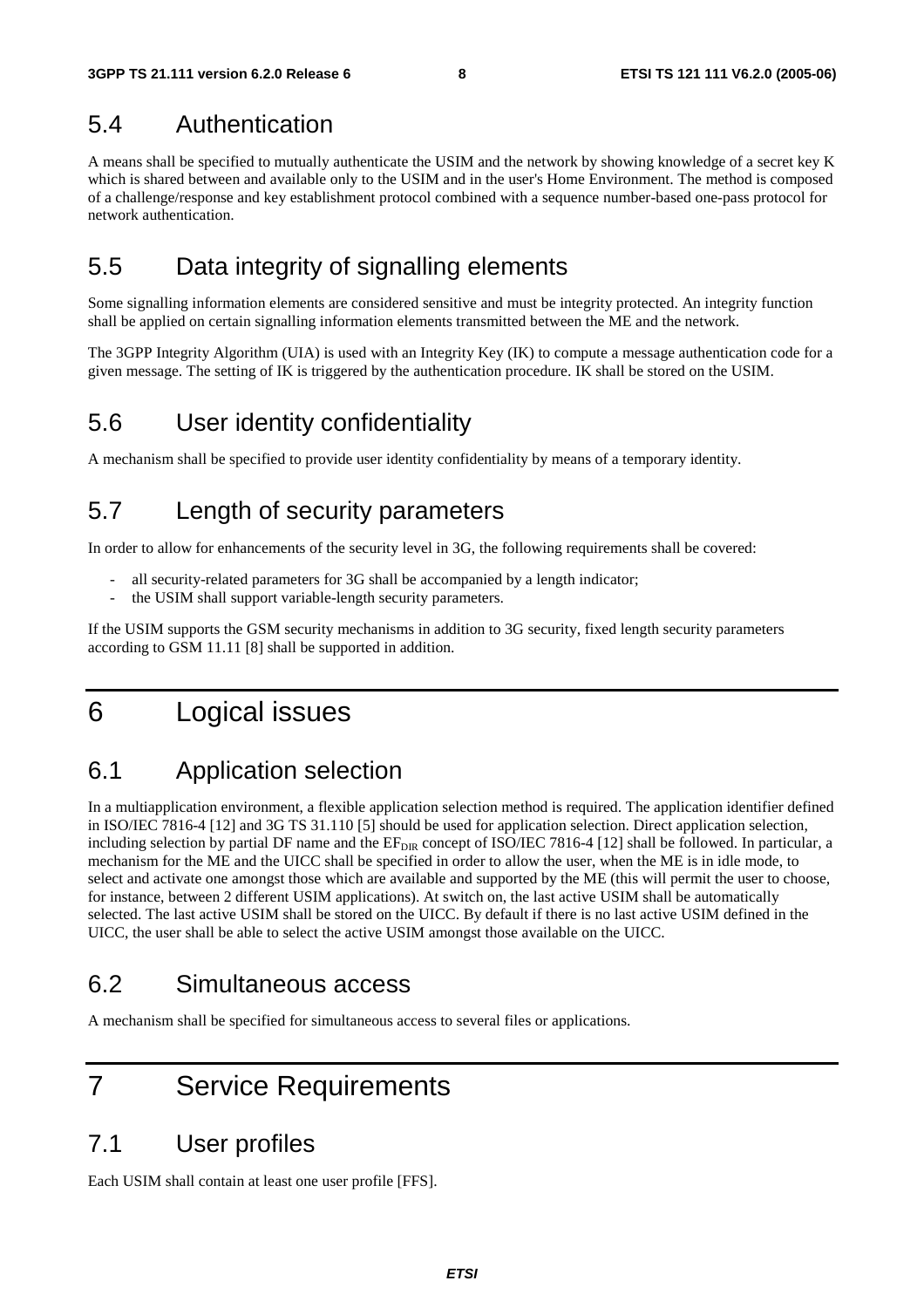#### 7.2 Data transfer

A mechanism allowing highly secure transfer of applications and/or associated data to/from the UICC/USIM shall be specified in line with the requirements in 3G TS 22.101 [2]. This requires a secure transfer mechanism. GSM 02.48 [20] and GSM 03.48 [21] could be considered here, however this is limited to the case where the application to be downloaded runs in the context of an existing subscription. The security requirements in the case where, for instance, a new USIM or other application has to be downloaded, requires further study.

It is envisaged that in early USIM specifications, the transfer of subscription-related applications (e.g. SIM application toolkit applications) will be specified. The generic application download (e.g. download of a new USIM) is not likely to be included in these early specifications.

Application creation comprises file creation and other administrative operations on the, as well as negotiation of code type or language.

### 7.3 Application execution environment

An application execution environment may exist on the UICC/USIM which includes functionality defined in 3G TS 31.111 [6].

#### 7.4 Profile exchange

A mechanism for the ME, the USIM and the network to exchange service capabilities shall be specified. The following exchange of service capabilities may occur:

- ME services capabilities may be provided to the USIM/UICC;
- USIM/UICC services capabilities may be provided to the ME (and thus potentially to the network);
- network services capabilities may be provided to the USIM/UICC via the ME.

### 7.5 Version identification

A means for identification of the version of the USIM shall be provided.

### 8 Physical Characteristics

#### 8.1 Dimensions

TS 31.101 [3] specifies the formats that can be adopted. A means shall be specified in order to prevent an incorrect insertion of the card into the ME.

### 8.2 Contacts

The UICC shall not provide any connection to the  $V_{PP}$  contact. The contact shall be provided on the UICC. The ME may support the V<sub>PP</sub> contact in the reader. The ME shall not have this contact connected; neither to ground nor to the UICC supply voltage.

NOTE: According to ISO/IEC 7816-3 [11] the  $V_{PP}$  contact is RFU for ICCs operating at 3V.

# 9 Electrical characteristics and transmission protocols

Electronic signals and transmission protocols shall be in accordance with ISO/IEC 7816-3 [11] unless specified otherwise.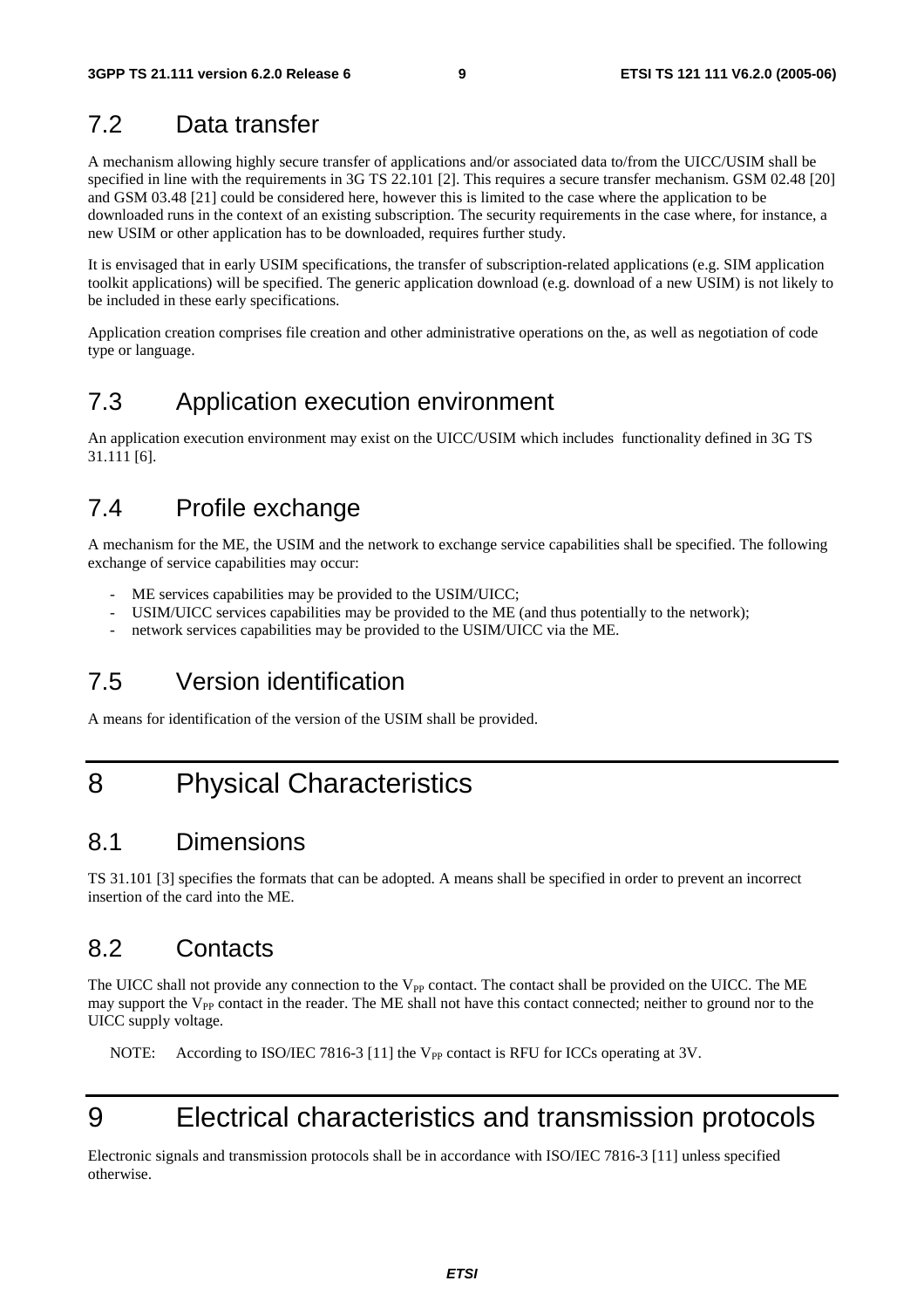The electrical specifications shall at least cover the 1.8V and 3V voltage ranges as specified in GSM 11.12 [9] and GSM 11.18 [10]. Lower voltages may be added in the future. 3G terminals shall not support 5V on the ME-UICC interface. Both ME and UICC shall support operational class indication as defined in ISO/IEC 7816-3 [11].

Both ME and UICC shall support at least two voltage classes.

Both UICC and ME shall support PPS as defined in ISO/IEC 7816-3 [11] with at least the values defined in GSM 11.11 [8].

The ME shall have the capabilities of initiating a warm reset as defined in ISO/IEC 7816-3 [11]. The UICC shall support warm reset as defined in ISO/IEC 7816-3 [11].

NOTE: The warm reset is used during a session when there is a need to restart the USIM due to internal modifications of data caused by user actions or network data downloading.

The UICC may indicate in the ATR to the warm reset that the specific mode is entered automatically, using the parameters that were used prior to the warm reset. In case of a cold reset, the UICC shall enter the negotiable mode.

In addition to the  $T=0$  protocol which is mandatory for the UICC and the ME, the  $T=1$  protocol shall be mandatory for the ME. It is optional for the UICC.

The speed enhancement as specified in GSM 11.11 [8] shall be supported by both the ME and the UICC.

#### 9.1 Power consumption indication

Power consumption figures are to be revised based on the need for more secure authentication algorithms, utilising crypto co-processors. In order to be compatible with the GSM specifications, the UICC shall meet the power consumption specifications set in GSM 11.12 [9] and GSM 11.18 [10] during the ATR. The USIM status information shall contain power consumption information, which is related to the operational class indicated in the ATR and the operating frequency indicated for running the authentication algorithm.

NOTE: The power consumption figure may differ between different applications on the UICC; thus a particular ME may support some applications in a card and reject others, depending on the power consumption values.

The ME may reject the USIM if it can not supply the current indicated in the status information and if this current is above the maximum value defined for use by the UICC for running the USIM.

### 10 Contents of the Elementary Files

#### 10.1 USIM information storage requirements

The USIM shall contain information elements for 3G network operations. The USIM may contain information elements related to the subscriber, 3G services and home environment or service provider related information.

The UICC shall provide storage capability for the following:

- UICC related information:
	- IC card identification: a number uniquely identifying the UICC and the card issuer;
	- Preferred language(s);
	- Directory of applications.
	- USIM related information:
		- Administrative information: indicates mode of operation of the USIM, e.g. normal, type approval;
		- USIM service table: indicates which optional services are provided by the USIM;
		- IMSI;
		- Language indication;
		- Location information;
		- Cipher key (Kc) and cipher key sequence number;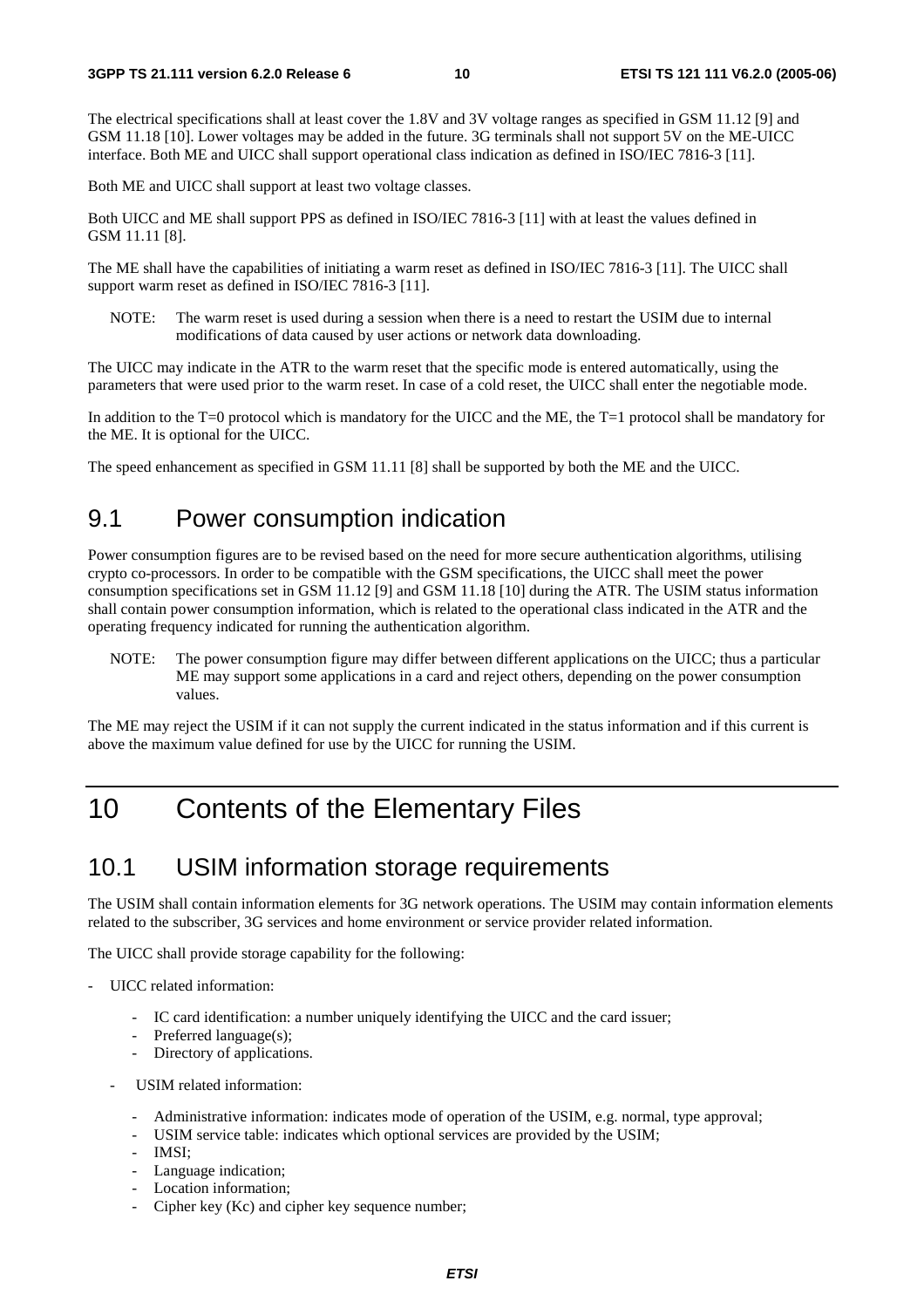- Access control class(es):
- Forbidden PLMNs:
- Phase identification;
- Ciphering Key for GPRS;
- GPRS location information;
- Cell Broadcast related information;
- Emergency call codes;
- Phone numbers (ADN, FDN, SDN);
- Short messages and related parameters;
- Capability and Configuration parameters;
- HPLMN search period [FFS];
- BCCH information: list of carrier frequencies to be used for cell selection [FFS].
- Information accessible to the USIM and other applications:

#### - ADN.

In addition, the USIM shall manage and provide storage for the following information in accordance with the security requirements of clause 5:

- $PIN$
- PIN enabled/disabled indicator;
- PIN error counter:
- Unblock PIN;
- Unblock PIN error counter:
- Data integrity keys;
- Subscriber authentication keys.

### 10.2 Phone Book

The Phone Book feature is based on the ADN functionality as defined in GSM 11.11 [8]. Additional features are identified in the following subclauses. A Phone Book entry consists of a record in an ADN file and, optionally, additional records which are placed in different EFs. In the latter case, a mechanism shall be defined to link all records in the same Phone Book entry. These features shall be supported by the ME while their support by the USIM is optional.

#### 10.2.1 Support of two name fields per entry

The support of two name fields per entry shall be specified to allow, for example, for two different representations of the same name (for example, in Japanese characters and in Latin characters).

#### 10.2.2 Support of multiple phone numbers per entry

The support of multiple phone numbers per entry shall be specified, for example, office, home, fax, mobile or pager. In addition to that, information for identifying those attributes are needed.

#### 10.2.3 Support of email address

The support of email addresses linked to Phone Book entries shall be specified. In addition to that, information for identifying these addresses is needed.

#### 10.2.4 Support of user definable groupings

The specification shall support the grouping of Phone Book entries into groups defined by the user, for example, business and private.

#### 10.2.5 Support of hidden entries

The specification shall support means of marking Phone Book entries as "hidden".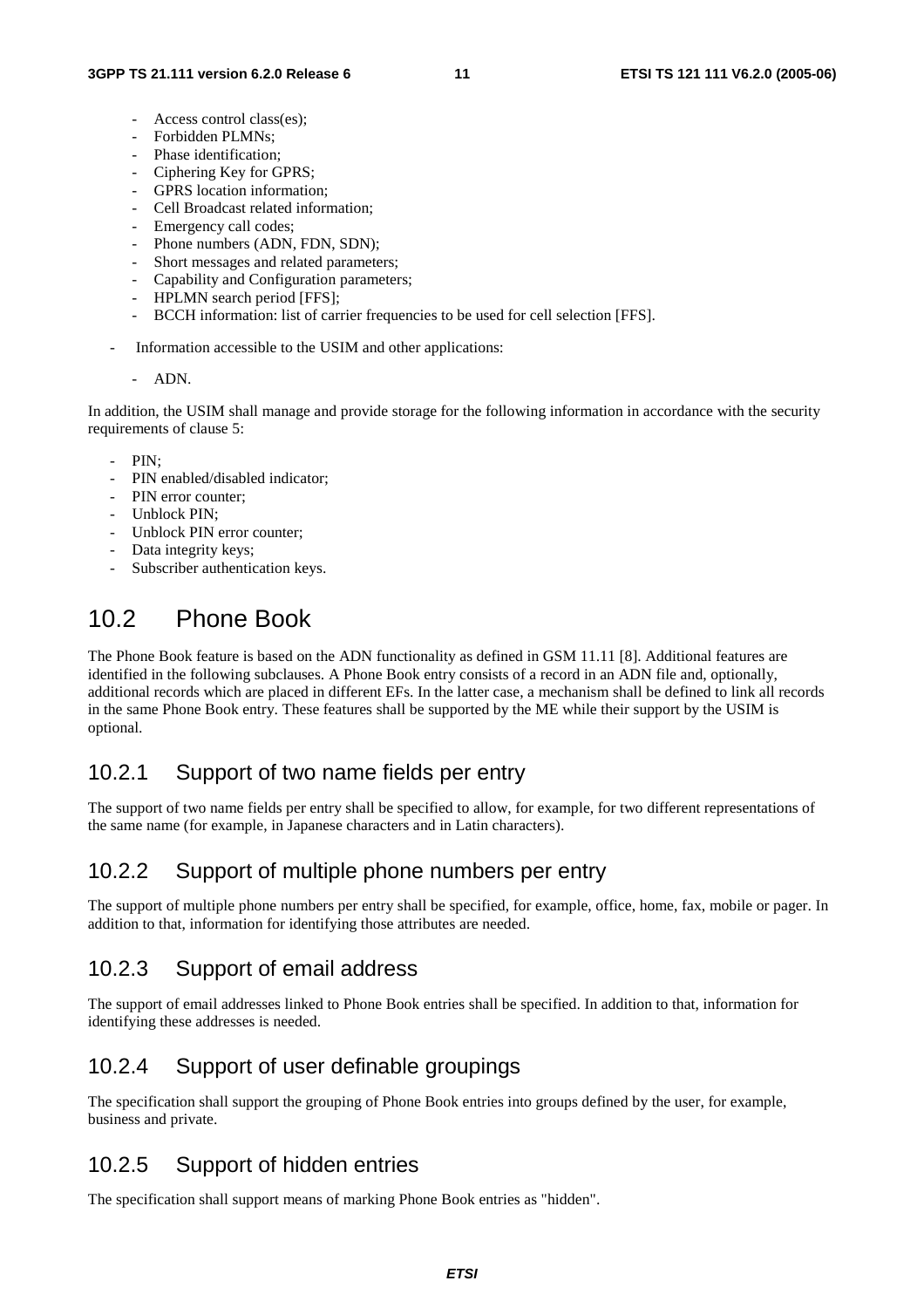#### 10.2.6 Number of entries

The specification shall support storage of at least 500 entries.

#### 10.2.7 Mode of alerting

[FFS]

#### 10.3 Storage of call details

The specification shall support provision of storage for call detail information. The call detail information consists of the following attributes:

- mobile terminated calls:
	- calling party number, date and time, calling party's name and status of call (i.e. answered or missed), duration and [FFS] charge;
- mobile originated calls: called party number, date and time, called party's name, duration and [FFS] charge;
- accumulated duration of preceding calls, separately for mobile originated and mobile terminated calls;
- accumulated charge information of preceding calls [FFS].

Call detail attributes are optional. A value to mark them as "undefined" shall be available.

NOTE 1: The calling/called party's name may be available from the Phone Book.

NOTE 2: The storage of multiparty call information is FFS.

### 11 3G/GSM interworking

#### 11.1 Void

#### 11.2 3G subscribers in a GSM network

3G 22.101 [2] requires that UMTS shall provide some mechanisms which permit UMTS subscribers to roam easily onto pre-UMTS systems and access the services.

Thus, the specification shall allow the UICC to be used with a dual mode (GSM/ 3G) ME and a GSM ME for the provision of GSM service.

NOTE: This does not, for example, preclude the support of the PDC application on a UICC.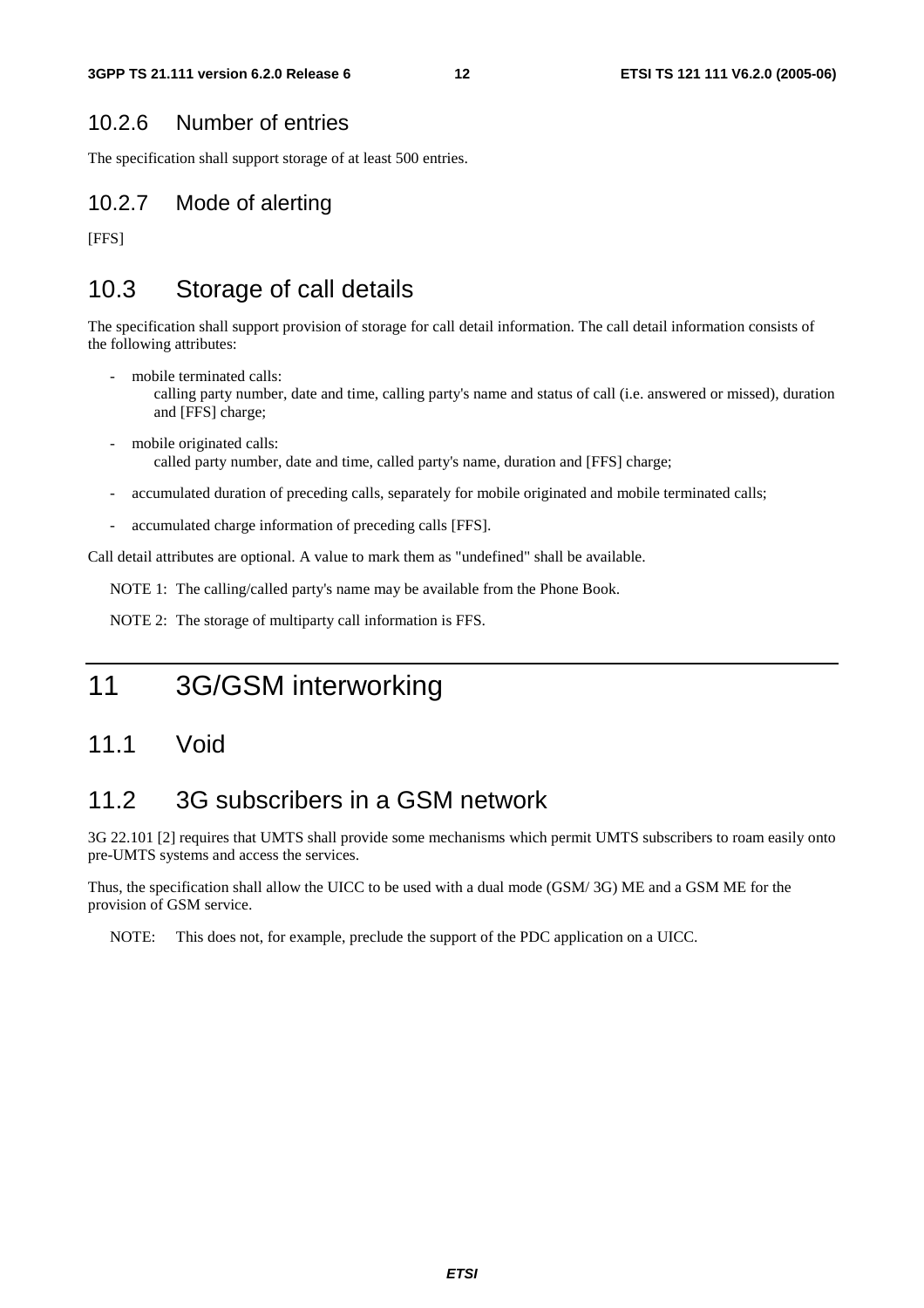# Annex A (Informative): Change history

The table below indicates all change requests that have been incorporated into the present document since it was initially approved by 3GPP TSG-T.

|         | <b>Change history</b> |                 |           |            |     |                                                                                                                                                                               |       |            |
|---------|-----------------------|-----------------|-----------|------------|-----|-------------------------------------------------------------------------------------------------------------------------------------------------------------------------------|-------|------------|
| Date    | TSG#                  | <b>TSG Doc.</b> | <b>CR</b> | <b>Rev</b> | Cat | <b>Subject/Comment</b>                                                                                                                                                        | Old   | <b>New</b> |
| 1999-06 | TP-03                 | TP-99085        |           |            |     | Draft specification first approved at TSG-T #3                                                                                                                                | 2.0.0 | 3.0.0      |
| 1999-12 | TP-06                 | TP-99255        | 001       |            | D   | References to new specifications and editorial changes                                                                                                                        | 3.0.0 | 3.0.1      |
| 2000-04 | TP-07                 | TP-000017       | 002       |            | F   | Location of the UIA (3GPP integrity algorithm) aligned<br>with 33.102                                                                                                         | 3.0.1 | 3.1.0      |
| 2000-07 | TP-08                 | TP-000097       | 003       |            | F   | Clarification of USIM application selection                                                                                                                                   | 3.1.0 | 3.2.0      |
|         |                       | TP-000097       | 004       |            | F   | Alignment with 33.102: removal of Enhanced User<br>Identity Confidentiality (EUIC) from R99                                                                                   |       |            |
| 2000-10 | TP-09                 | TP-000150       | 005       |            | F   | Partial AID selection requirements                                                                                                                                            | 3.2.0 | 3.3.0      |
| 2001-03 | <b>TP-11</b>          |                 |           |            |     | Issued as version 4.0.0 in order to create a complete set<br>of specifications for release 4. The contents of version<br>4.0.0 are identical to the contents of version 3.3.0 | 3.3.0 | 4.0.0      |
| 2002-06 | TP-16                 |                 |           |            |     | Issued as version 5.0.0 in order to create a complete set<br>of specifications for release 5. The contents of version<br>5.0.0 are identical to the contents of version 4.0.0 | 4.0.0 | 5.0.0      |
| 2002-09 | <b>TP-17</b>          | TP-020208       | 009       |            | A   | Clarification on the use of the USIM and the SIM                                                                                                                              | 5.0.0 | 5.1.0      |
| 2004-03 | TP-23                 | TP-040023       | 010       |            | C   | Update with respect to the third form factor and removal<br>of an unused reference                                                                                            | 5.1.0 | 6.0.0      |
| 2004-06 | <b>TP-24</b>          | TP-040100       | 011       |            | D   | Release 6 alignment                                                                                                                                                           | 6.0.0 | 6.1.0      |
| 2005-06 | CP-28                 | CP-050136       | 015       |            | A   | ISO/IEC 7816-Series Revision                                                                                                                                                  | 6.1.0 | 6.2.0      |